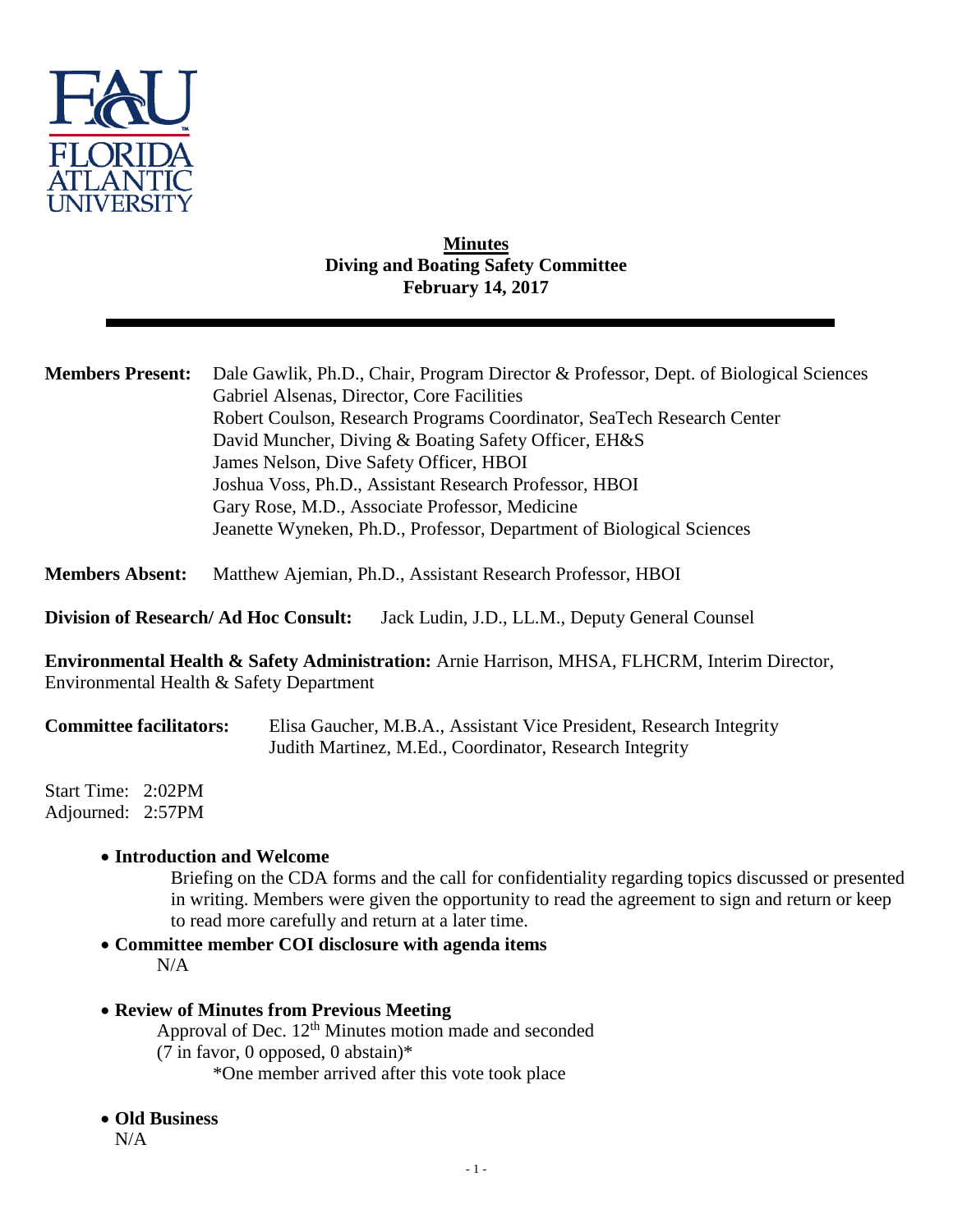## **New Business**

- Reviewing draft of 2016 Diving and Boating Safety Committee Annual Report
	- o Draft has been made available and will be open for comments from the DBSC for the next 2 weeks. Members are to forward comments to DBSO, report to be amended and distributed prior to next committee meeting to allow for further discussion and vote.
- $\triangleright$  Boat Operator Training Course
	- o Discussion regarding moving forward with the necessary implementation of the boat operator training course. The Division of Research paid for both DBSOs to be trained in the boat operator training course and also provided additional startup funding for the necessary materials to be purchased for the training to be offered in house at the university. One training session was executed in April 2016, but no formal course was developed or instituted on a continuous basis. Both DBSO's are available to begin teaching the course immediately. The issue of airboat operator training was also raised, but it was agreed that the motorboat operator training course should be prioritized for right now and the airboat operator training course would be addressed in the near future procedurally following what is instituted related to boat operator training. The DBSO's stated that this course should be required of all new boat operators (including students) and that those who have previously received certification will be grandfathered in. Considerations regarding the course being mandatory as part of the remedial process for those involved in incidents of non-compliance should also be incorporated into the plan for this training procedure. Within the next 2 weeks, DBSO's will provide an outline of the training course provisions (how it will operate, who will be involved, date to initiate training sessions, etc.), and a budget analysis of the additional costs involved. DBSO's will also add language reflecting this course to the Boating Safety Manual.
	- o A motion was made for this boat operator training course to be instituted and to require all new boat operators to take MOOC or equivalent course pending the logistical implementation procedures being finalized and the needed revisions to the Boating and Diving Safety Manual. EH&S Interim Director to look into EH&S Budget to provide funding for the boating program to move forward. The motion was seconded and passed.
		- 8 in favor, 0 opposed, 0 abstained
- Reviewing draft of Diving and Boating Safety Committee Charter
	- o Chair called for members to review the charter and provide comments for edits via email to Assistant VP for Research Integrity and / or DBSC Chair
	- $\circ$  Suggested edits involve clarification between the job title of the Diving & Boating Coordinator and DBSO. It was also suggested that the language regarding membership be revised to clearly state that a member's term on the committee could not be adversely affected based on their committee votes or actions. Some such language will be incorporated into the revisions.